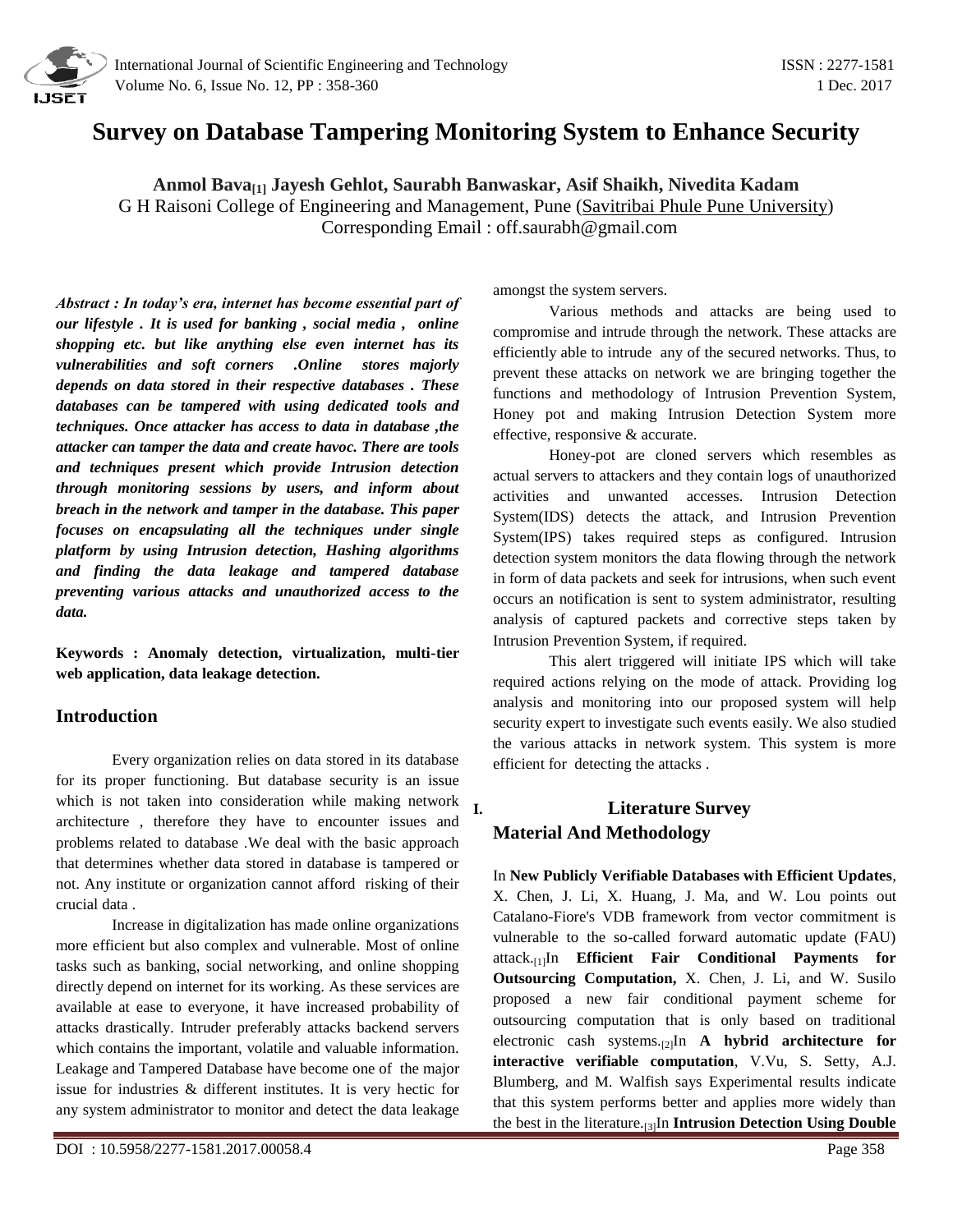

 International Journal of Scientific Engineering and Technology ISSN : 2277-1581 Volume No. 6, Issue No. 12, PP : 358-360 1 Dec. 2017

**Guard In MultiTier Architecture** , K.Kavitha, S.V.Anandhi in this paper author stated For each client a "Web Server Virtual Machine" is created and is associated with an independent container ID and hence it enhances the security. The concept of holder and the user behavior pattern provides a means of tracking the information flow from the web server to the database server for each session.[4]In **Double Guard: Detecting and Preventing Intrusions In Multi-tier Web Applications**-This paper presents Double Guard, an IDS system that models the network behavior of user sessions across both the front-end web server and the back-end database.[5]**DoS Attacks Prevention Using IDS and Data Mining** In this paper, we have studied about different types of DOS and techniques to how to prevent it.[6] **A Network Defense System for Detecting and Preventing Potential Hacking Attempts** .In this paper, we have learnt about how a client server should be constructed .[7]**Design and Implementation of Modules to Prevent Tampering in Monitoring System to Enhance Security** -In this paper, we have learnt about checksum ,and Data tampering prevention.<sup>[8]</sup>

### **Existing System**

Many available systems are providing one way security for the web applications. They are preventing front end tier i.e. application layer. But database end is vital part of any system and it required various prevention and recovery methods, The proposed system main idea is to provide a model to evaluate security of the web applications along with its database in every layer.

Organizations doesn't consider system vulnerability before creating their architecture .There is no existing architecture which takes care of external intrusion and database tampering simultaneously. Many Existing systems provides security from both internal and external intrusions but distinctly.





We can start as many as required containers on a single physical

machine, those virtualized containers can be deleted, changed, or rapidly reinitialized to serve new sessions. In three-tier model on database side, it is hard to determine which transaction points to which client request. The communication between the web server and the database server is not distinguished, and we can barely understand the connections among them. We are planning to prepare an architecture which will store a log which will help distinguishing the requests of users and servers separately. A checksum mechanism will help in restoring the database to its initial state if any un-authorized changes are made to the database. It will check and restore within the update timer.

This system will provide intrusion detection for various attacks such as DOS,DDOS,MITM and SQL Injection.

#### -**DOS(Denial Of Service)**

It is a cyber- attack where the intruder fires many requests

which the server cannot handle .Thus making it impossible for other legit users to access database. Resulting in a blockage of resources and functioning of the server.

### -**DDOS(Distributed Denial of Service)**

It is similar to DOS attack but instead of one computer intruder uses multiple computers to fire multiple requests on server resulting in partial or complete non-functioning of the system. The attacker uses zombie network, which consists of infected computer on which DOS attacking tool

is pre-installed. The users of infected devices are unaware of the tool actively taking part in the attack.

#### -**SQL-Injection**

It happens in a SQL based database. It is a common attack through which contents of a database can be altered by the intruder .This is done by manipulating SQL queries at the input of a website. By which SQL tables are exposed, from this the intruder can get access to any website's administrator password, from which manipulation in the database can be done.

#### **System Architecture**